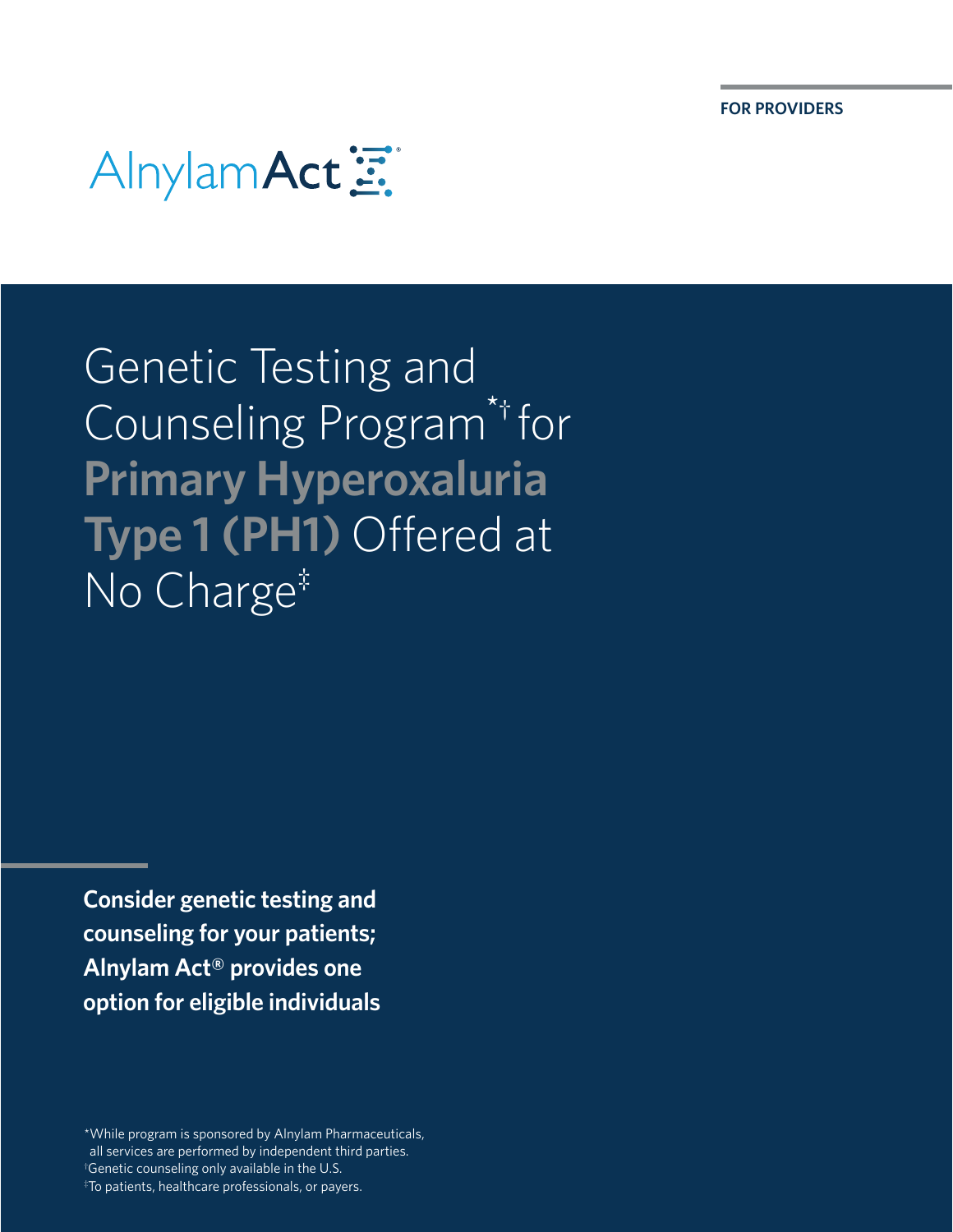

# About primary hyperoxaluria type 1 (PH1)

### **What is PH1?**

PH1 is a progressive genetic disease that is potentially life-threatening and often presents with calcium oxalate kidney stones. Calcium oxalate crystals are insoluble and toxic and lead to serious disease manifestations, including recurrent kidney stones, nephrocalcinosis, progressive renal failure, and multiorgan damage from systemic oxalosis once the disease advances. $1-3$ 

### **What is the role of genetic testing in PH1?**

Due to the unpredictable progression of the disease, patients with PH1 benefit from early and accurate diagnosis. While a healthcare professional will typically use a urine test to measure the urine oxalate excretion level in a diagnostic workup of individuals suspected of primary hyperoxaluria, genetic testing can help confirm a diagnosis of PH1.<sup>2,4-6</sup>



### **Is family genetic testing important?**

PH1 is an autosomal recessive disorder and may affect multiple individuals within a family. If you have a patient with PH1, consider genetic testing siblings and other at-risk family members. Consultation with a geneticist or certified genetics counselor is recommended to accelerate diagnosis.<sup>5,7</sup>

Questions about variant of uncertain significance (VUS) results? Invitae's Clinical Consult Services are available to help aid in interpretation and resolution of VUS results. To discuss, please email **[clinconsult@invitae.com](mailto:clinconsult%40invitae.com?subject=)** or call **1-800-436-3037.**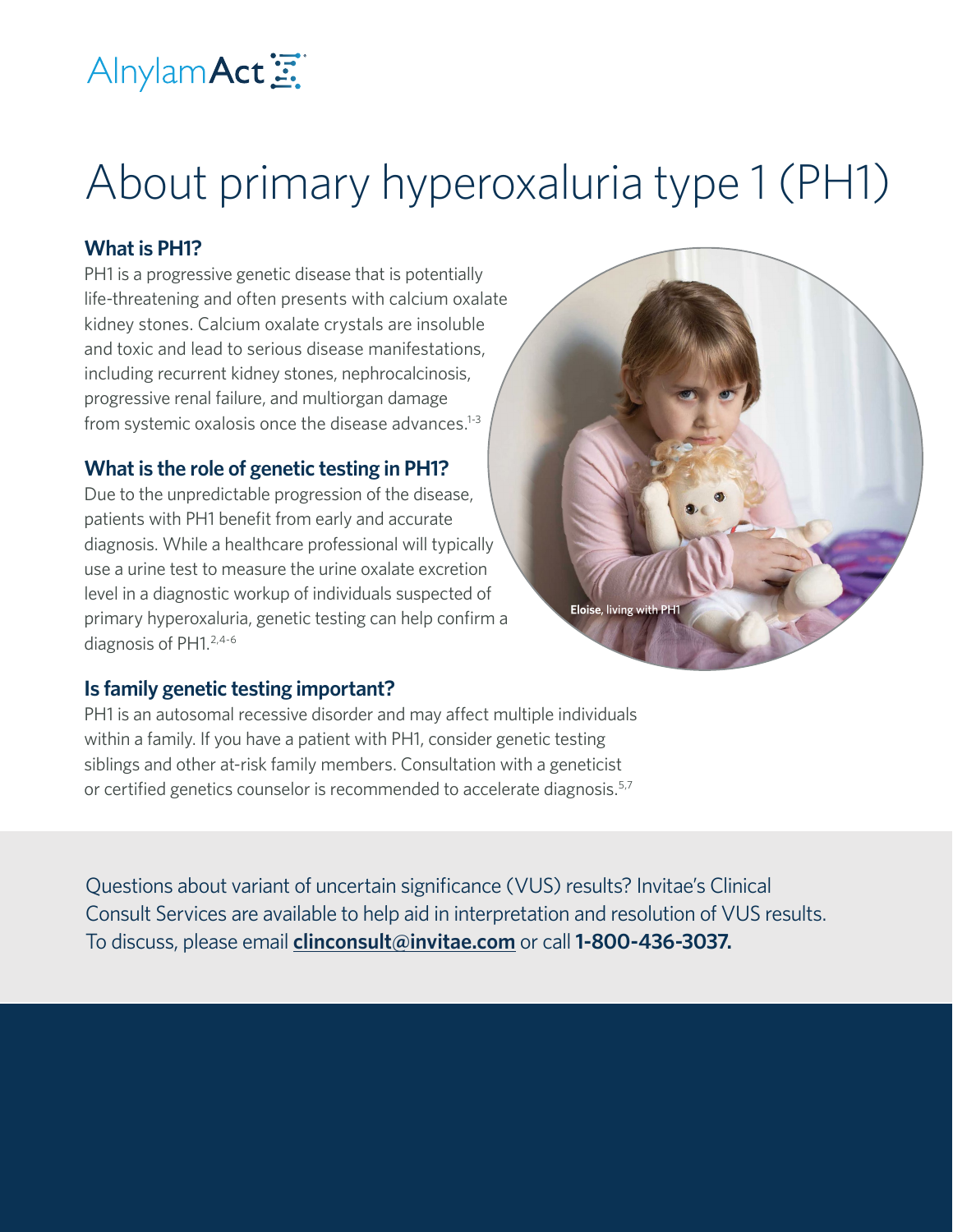

## About Alnylam Act®

### **What is Alnylam Act®?**

Alnylam Act® is a sponsored, no-charge, third-party genetic testing and counseling program for patients with a family history or suspected diagnosis of PH1. The Alnylam Act® program was developed to reduce barriers to genetic testing and counseling to help people make more informed decisions about their health.

### **What genes are tested through Alnylam Act®?**

Genetic testing for PH1 offers 2 testing options: Invitae Primary Hyperoxaluria Panel (*AGXT, GRHPR*, and *HOGA1* genes) and Invitae Nephrolithiasis Panel (41 genes). The Invitae Nephrolithiasis panel tests for changes in the *AGXT* gene as well as for changes in other genes associated with nephrolithiasis that have symptoms that may overlap with PH1.

### **How much does genetic testing and counseling cost through Alnylam Act®?**

Through the Alnylam Act® program, the genetic testing and counseling services are provided at no charge to patients, healthcare professionals, or payers, including government payers.

### **The Alnylam Act® program was created to provide access to genetic testing and counseling to patients as a way to help people make more informed decisions about their health.**

- While Alnylam provides financial support for this program, tests and services are performed by independent third parties
- Healthcare professionals must confirm that patients meet certain criteria to use the program
- Alnylam receives de-identified patient data from this program, but at no time does Alnylam receive patient-identifiable information. Alnylam uses healthcare professional contact information for research and commercial purposes
- Genetic testing is available in the U.S. and certain other countries. Genetic counseling is available in the U.S.
- Healthcare professionals or patients who use this program have no obligation to recommend, purchase, order, prescribe, promote, administer, use, or support any Alnylam product
- No patients, healthcare professionals, or payers, including government payers, are billed for this program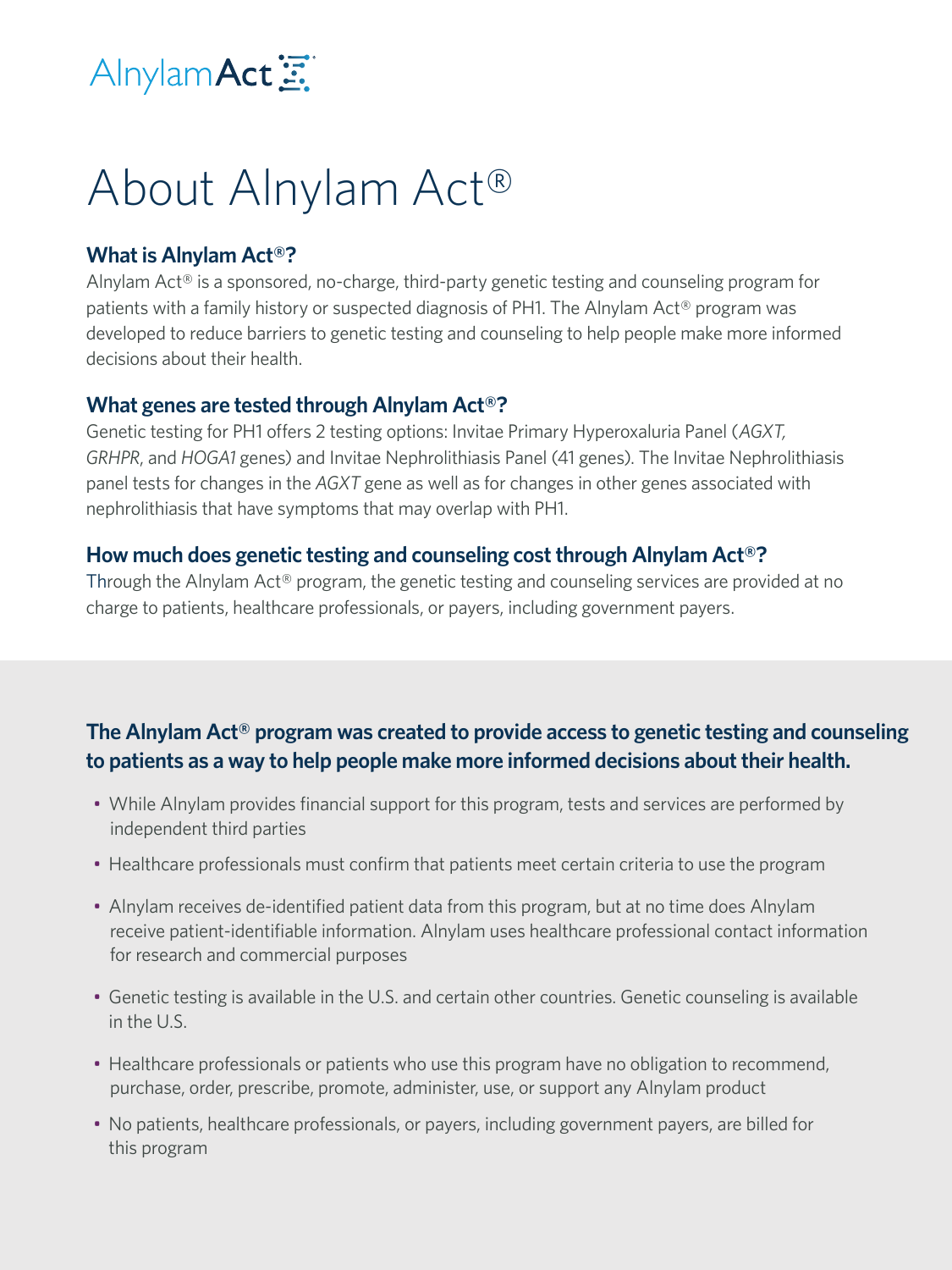## Alnylam Act 三

## Getting Started

Once the decision to undergo genetic testing and counseling has been made:

## **Step 1** Determine eligibility for genetic testing\*

Patients must meet one of the following criteria below:

- Family history of primary hyperoxaluria
	- **-** OR
- Suspected diagnosis of primary hyperoxaluria with ONE OR MORE of the following symptoms:
	- **-** Family history of primary hyperoxaluria OR
	- **-** Adult (≥18 years old)- Elevated urinary oxalate OR Elevated plasma oxalate
	- **-** Children (<18 years old) with one of the following:
		- Failure to thrive AND impaired kidney function
		- Nephrolithiasis
		- Nephrocalcinosis
		- Elevated urinary oxalate OR Elevated plasma oxalate

### **Step 2** Order a genetic test

### **Start your order**

- Request Invitae specimen collection kits to get started at **[invitae.com/request-a-kit](http://invitae.com/request-a-kit)**
- Complete the Invitae requisition form for Alnylam Act® (PH1), and fax it to **415-276-4164**, or insert the form in the specimen collection kit before shipment
- Note: You can also place an order through the online ordering portal at **[invitae.com/alnylam-act-ph1](http://invitae.com/alnylam-act-ph1)**



#### **Submit patient sample**

- Collect a sample using Invitae's specimen collection kit
- Follow the collection and shipping instructions inside the Invitae collection kit
- Note: Invitae offers the ability to send specimen collection kits directly to patients



#### **Review results**

- Receive results in 10-21 calendar days, on average
- Receive a notification email once the test results are ready. If you created an online account, you can view the status of your order by logging into your account

\*Refer to the Alnylam Act® PH1 requisition form for full details of eligibility criteria.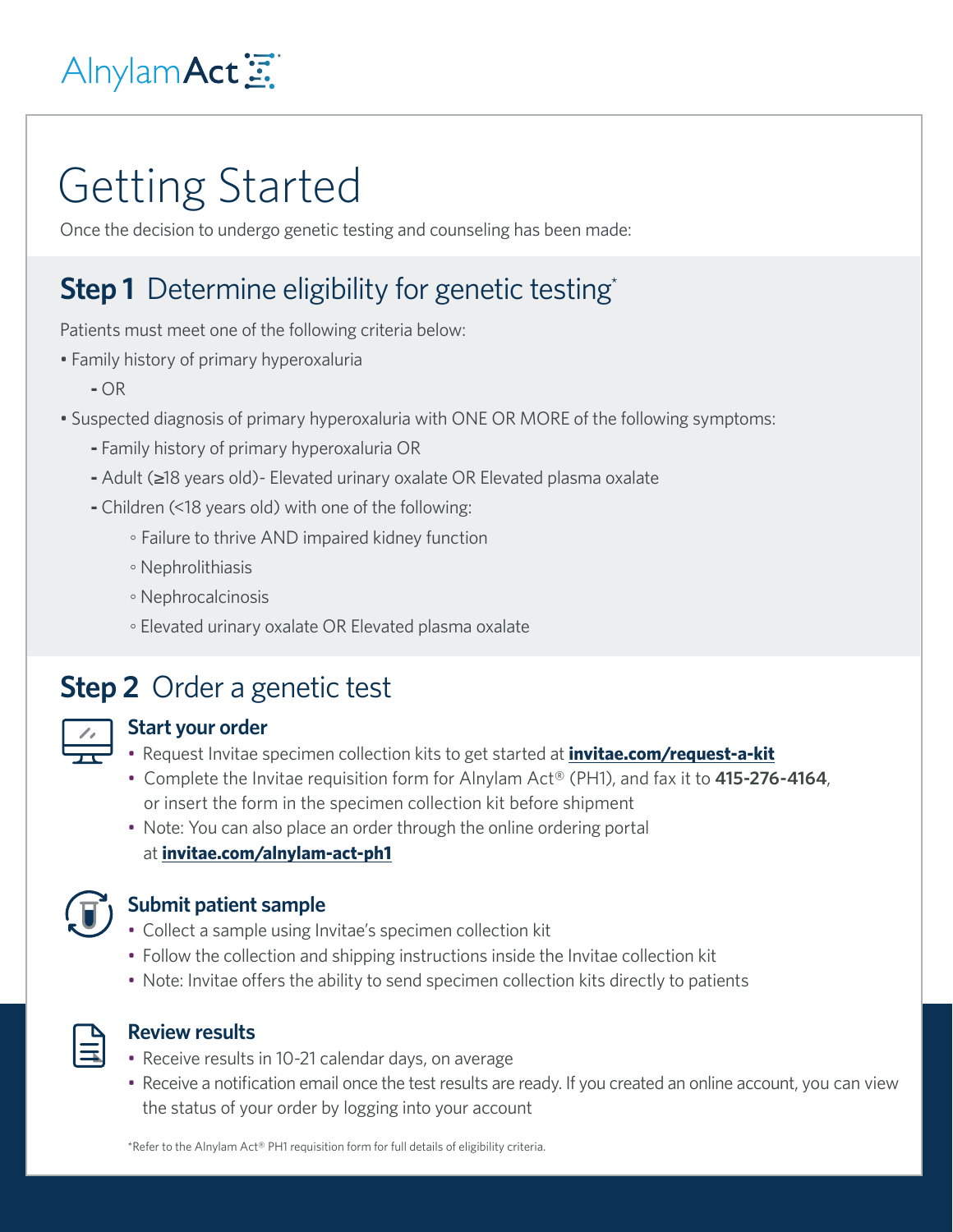## Alnylam Act

# Getting started (continued)

## **Step 3** Genetic Counseling (optional)



### **Refer patient for genetic counseling at any time\***

- Instruct your patient to call InformedDNA at **1-888-475-3128** to schedule an appointment
- Patient may seek multiple genetic counseling sessions throughout the process, and counseling is available before, during, and after genetic testing



### **Prepare patient for the appointment**

The patient will need to reference the Alnylam Act® program and provide your contact information (name, address, phone, and fax number) when scheduling the appointment



### **Receive results**

A detailed summary report of your patient's genetic counseling session will be delivered to you via fax

\*Genetic counseling only available in the U.S.

**John**, living with PH1

**FOR QUESTIONS ABOUT GENETIC COUNSELING** Call InformedDNA at **1.888.475.3128**

**FOR QUESTIONS ABOUT GENETIC TESTING** Contact Invitae at **[invitae.com/contact](http://invitae.com/contact)** or **1.800.436.3037**